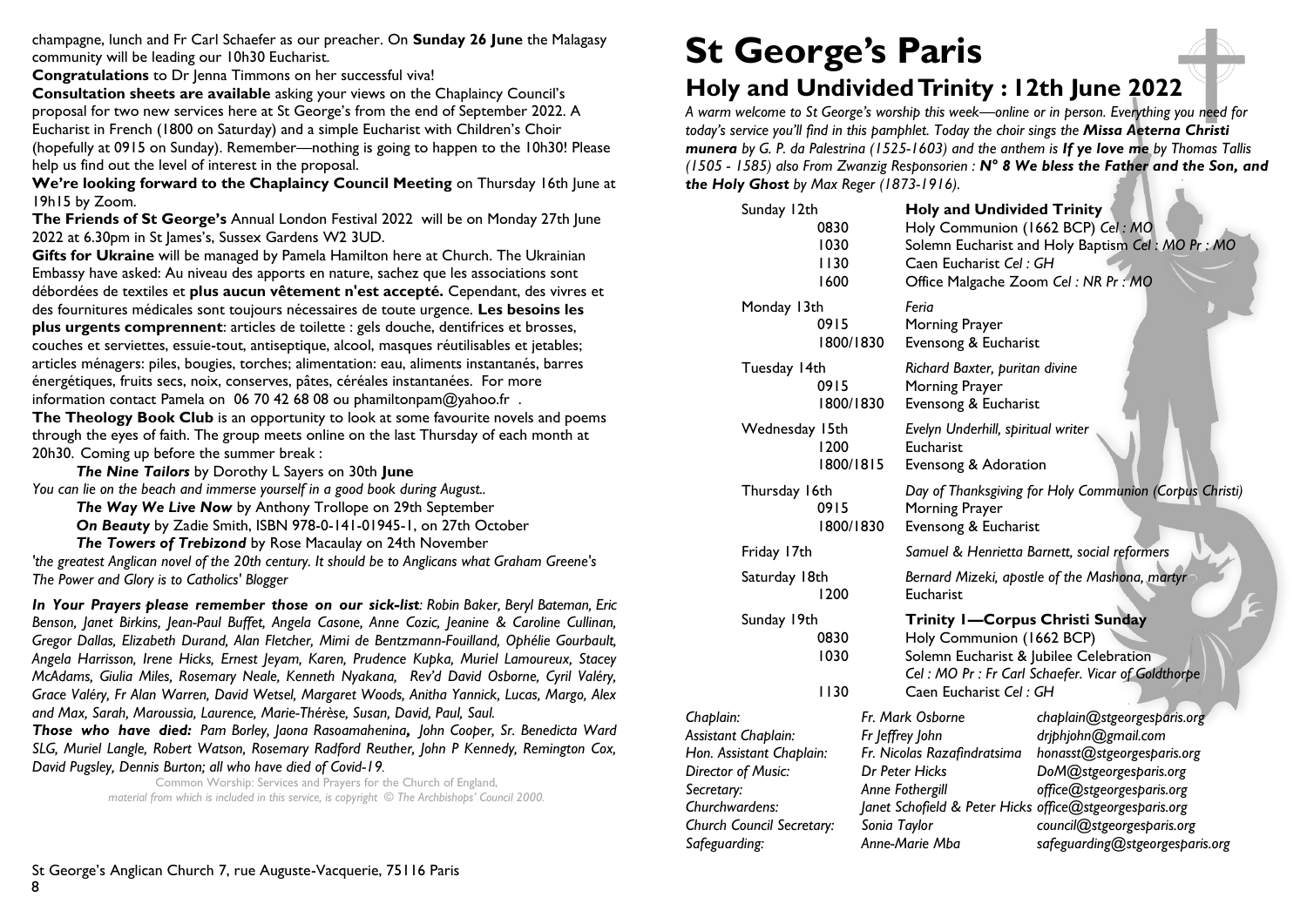#### *The Gathering*

*As the bell rings, we stand to sing the first hymn (NEH 146):*

**Holy, holy, holy! Lord God almighty! Early in the morning our song shall rise to thee. Holy, holy, holy! Merciful and mighty! God in three persons, blessèd trinity!**

**Holy, holy, holy! All the saints adore thee, Casting down their golden crowns around the glassy sea; Cherubim and seraphim falling down before thee, Which wert, and art, and evermore shalt be.**

**Holy, holy, holy! Though the darkness hide thee, Though the eye of sinful man thy glory may not see, Only thou art holy; there is none beside thee, Perfect in power, in love, and purity.**

**Holy, holy, holy! Lord God almighty! All thy works shall praise thy name, in earth, and sky, and sea. Holy, holy, holy! Merciful and mighty! God in three persons, blessèd trinity!**

#### **Greeting**

+ In the name of the Father, and of the Son, and of the Holy Spirit. **Amen.**

Grace, mercy and peace from God our Father and the Lord Jesus Christ be with you **and also with you.**

*The celebration is introduced and we are invited to remember and confess our sins in preparation for our celebration together. The choir sings the Kyries.*

**Penitential Rite**

**Almighty God, our heavenly Father, we have sinned against you, through our own fault, in thought and word and deed, and in what we have left undone. We are heartily sorry and repent of all our sins. For your Son our Lord Jesus Christ's sake, forgive us all that is past; and grant that we may serve you in newness of life to the glory of your name. Amen.**

*Kyrie eleison. Christe eleison. Kyrie eleison.*

**Gloria** *by Thorne*

*Glory to God, glory to God, glory to God in the highest.*

**Glory to God in the Highest, and peace to his people on earth. Lord God, Heavenly King, Almighty God and Father, we worship you, we give you thanks, we praise you for your glory.**  *Glory to God…*

**Lord, Jesus Christ, only Son of the Father, Lord God, Lamb of God, you take away the sin of the world; have mercy on us; You are seated at the right hand of the Father:receive our prayer.** 

**And kindle it, your holy flame bestowing.**

**There let it freely burn Till earthly passions turn To dust and ashes in its heat consuming; And let thy glorious light Shine ever on my sight, And clothe me round, the while my path illuming.** 

**Let holy charity Mine outward vesture be, And lowliness become mine inner clothing; True lowliness of heart Which takes the humbler part, And o'er its own shortcomings weeps with loathing.**

**And so the yearning strong With which the soul will long Shall far surpass the power of human telling; For none can guess its grace Till we become the place Wherein the Holy Spirit makes his dwelling.**

*After the Blessing and Dismissal the clergy and servers leave during the organ voluntary. You are invited to remain in your seats for this final act of worship.* 

The Lord be with you **and also with you.** May God the… **Amen.** Go in the peace of Christ. **Thanks be to God.**

#### **Notices :**

*Welcome to the Eucharist today. We are delighted to meet visitors and newcomers after the service, when drinks will be served in the Parish Hall. Wine is 2 euros but the coffee is free! Bienvenue à Saint-Georges. Nous vous invitons à prendre un verre de vin (2 euros) ou une tasse de café (gratuit) après la messe dans la salle paroissiale, et si vous êtes de passage dans notre église nous serons heureux de faire votre connaissance.*

**Congratulations and welcome to Lucas Paul Emilio on his baptism into Christ's body the Church** and his parents Clare and Emilio Carrion Ruiz (Fothergill) also to his English and Spanish extended family here today and watching online.

**There's Lunch this week** but you can still sign up for later this term! Can you provide one or two courses? Speak to Ryan Spooner about volunteering.

**Next Sunday** (19th June**)** is Fr Mark's Covid-19 delayed 25th Anniversary Celebration with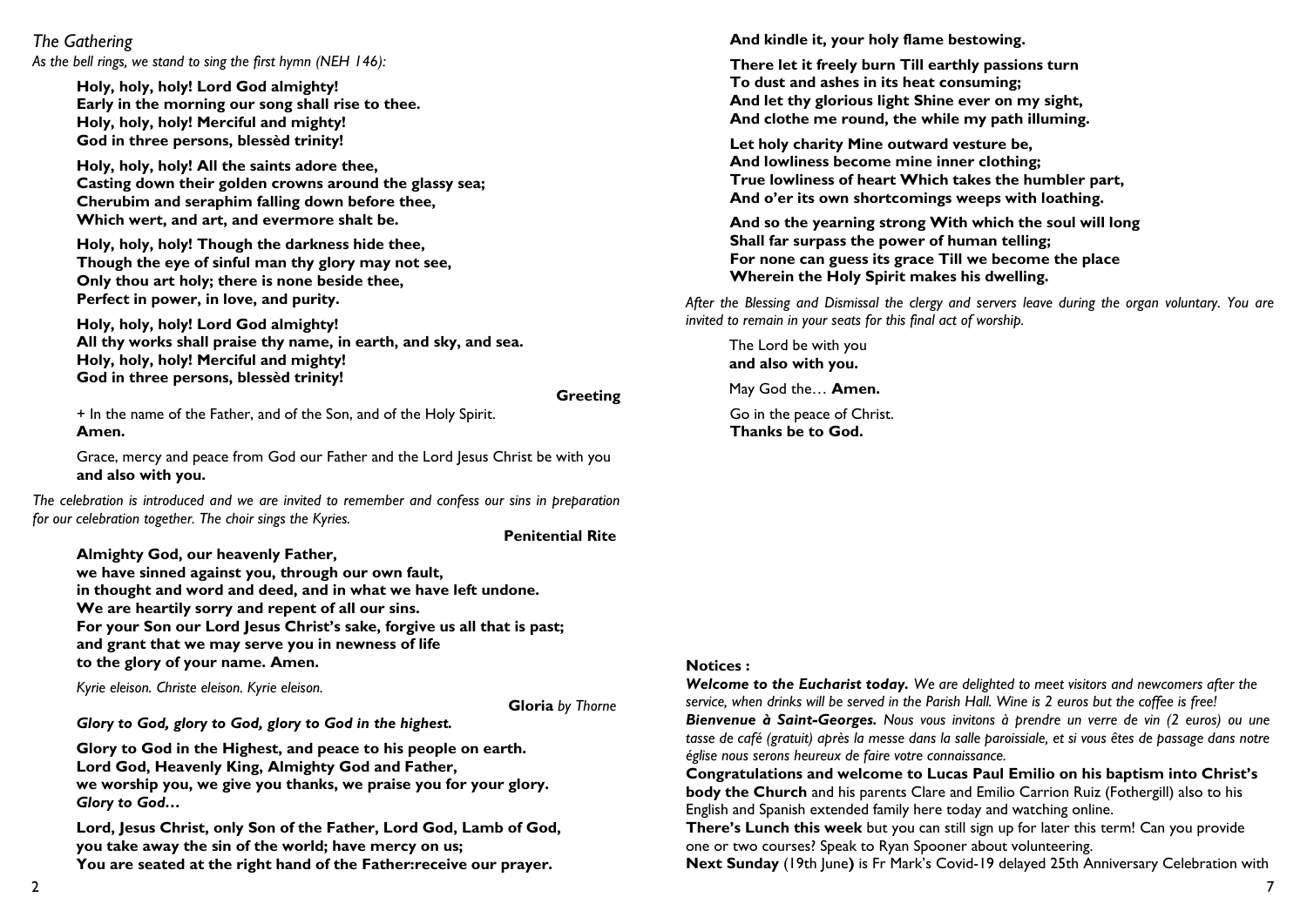**cielo. Danos hoy nuestro pan de cada día. Perdóna nuestras ofensas, como también nosotros perdonamos a quienes nos ofenden. No nos dejes caer en tentación y líbranos del mal.** 

**Porque tuyo es el reino, el poder y la gloria por los siglos de los siglos. Amén.** 

**Invitation to Communion**

We break this bread to share in the body of Christ. **Though we are many, we are one body, because we all share in one bread.**

As we prepare for Holy Communion the Choir sings the **Agnus Dei.** 

*O Lamb of God, that takest away the sins of the world, have mercy upon us. O Lamb of God, that takest away the sins of the world, have mercy upon us. O Lamb of God, that takest away the sins of the world, grant us thy peace.*

#### **Invitation to Communion**

Behold is the Lamb of God, who takes away the sins of the world. Blessed are those who are called to his supper. **Lord, I am not worthy to receive you, but only say the word, and my soul shall be healed.**

*The chalice is restored to all who wish to communicate in both kinds. Please do not intinct—this is the least hygienic method of receiving Holy Communion. All who are baptised and communicant members of one of the Christian churches are welcome to receive communion with us. Those who are prevented from doing so by their conscience, or the discipline of their Church, are most welcome to come to the altar for a blessing at the time of communion. If you are reading this at home you may like to use the following prayer:*

*My Jesus, I believe that you are present in the Blessed Sacrament,* 

*I love you above all things and I desire you in my soul.*

*Since I cannot receive you now sacramentally, come at least spiritually into my soul. As though you were already there I embrace you and unite myself wholly to you; permit not that I should ever be separated from you. Amen.*

*Mi amado Jesús, creo que Tú estás presente en el Santísimo Sacramento.* 

*Te amo sobre todas las cosas, y deseo recibirte en mi alma.* 

*Ya que no puedo, en este momento, recibirte sacramentalmente, ven, al menos, espiritualmente a mi corazón.* 

*Te abrazo como si Tú estuvieras ya ahí y me uno a mi mismo completamente a Ti. Nunca me permitas estar separado de Ti. Amén.* 

#### **Post Communion Prayer**

Almighty and eternal God, you have revealed yourself as Father, Son and Holy Spirit, and live and reign in the perfect unity of love: hold us firm in this faith, that we may know you in all your ways and evermore rejoice in your eternal glory, who are three Persons yet one God, now and for ever. **Amen.**

*Please be seated for the notices after which we sing the final hymn (NEH 137).*

**Come down, O Love divine! Seek out this soul of mine And visit it with your own ardour glowing; O Comforter, draw near, Within my heart appear,**

*Glory to God…*

#### **For you alone are the Holy one, you alone are the Lord, you alone are the most high, Jesus Christ, with the Holy Spirit, in the Glory of God the Father.** *Glory to God...*

**Collect**

Almighty and everlasting God, you have given us your servants grace, by the confession of a true faith, to acknowledge the glory of the eternal Trinity and in the power of the divine majesty to worship the Unity: keep us steadfast in this faith, that we may evermore be defended from all adversities; through Jesus Christ your Son our Lord, who is alive and reigns with you, in the unity of the Holy Spirit, one God, now and for ever. **Amen**

### **First Reading: Proverbs 8:1-4, 22-31**

Does not wisdom call, and does not understanding raise her voice? On the heights, beside the way, at the crossroads she takes her stand; beside the gates in front of the town, at the entrance of the portals she cries out: 'To you, O people, I call, and my cry is to all that live. The Lord created me at the beginning of his work, the first of his acts of long ago. Ages ago I was set up, at the first, before the beginning of the earth. When there were no depths I was brought forth, when there were no springs bounding with water. Before the mountains had been shaped, before the hills, I was brought forth—when he had not yet made earth and fields, or the world's first bits of soil. When he established the heavens, I was there, when he drew a circle on the face of the deep, when he made firm the skies above, when he established the fountains of the deep, when he assigned to the sea its limit, so that the waters might not transgress his command, when he marked out the foundations of the earth, then I was beside him, like a master worker; and I was daily his delight, rejoicing before him always, rejoicing in his inhabited world and delighting in the human race.

*We remain seated as the choir sings the psalm appointed for today (Psalm 8).*

*O Lord our Governor, how excellent is thy Name in all the world \* thou that has set thy glory above the heavens! Out of the mouth of very babes and sucklings hast thou ordained strength, because of thine enemies \* that thou mightest still the enemy, and the avenger. For I will consider thy heavens, even the works of thy fingers \* the moon and the stars, which thou hast ordained. What is man, that thou art mindful of him \* and the son of man, that thou visitest him? Thou madest him lower than the angels \* to crown him with glory and worship. Thou makest him to have dominion of the works of thy hands \* and thou hast put all things in subjection under his feet; All sheep and oxen \* yea, and the beasts of the field; The fowls of the air, and the fishes of the sea \* and whatsoever walketh through the paths of the seas. O Lord our Governor \* how excellent is thy Name in all the world!* 

## **Second Reading: Romans 5:1-5**

Therefore, since we are justified by faith, we have peace with God through our Lord Jesus Christ, through whom we have obtained access to this grace in which we stand; and we boast in our hope of sharing the glory of God. And not only that, but we also boast in our sufferings, knowing that suffering produces endurance, and endurance produces character, and character produces hope, and hope does not disappoint us, because God's love has been poured into our hearts through the Holy Spirit that has been given to us.

*Please stand for the gradual hymn (NEH 140).*